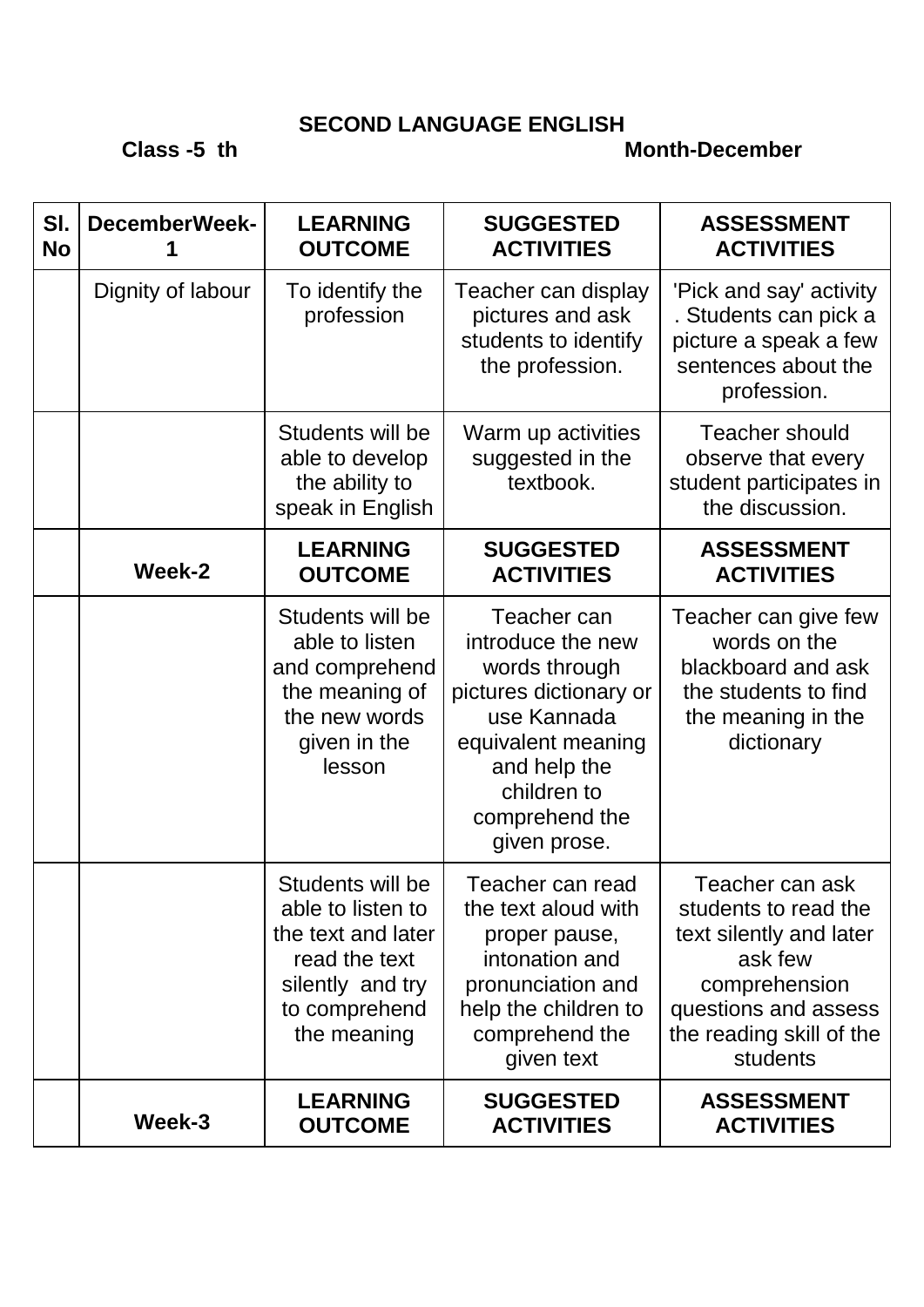|                                    | Students will be<br>able to use the<br>contracted forms<br>of words and<br>also the<br>punctuation<br>mark $(')$<br>Apostrophe | The teacher can<br>make students<br>repeat the words<br>given in the<br>textbook.(L1 activity<br>of page 66)<br>Teacher can ask the<br>students to write the<br>short forms and also<br>full forms of words<br>given in page 67 of<br>Textbook. | Teacher can give<br>newspaper articles<br>and ask students to<br>identify the contracted<br>forms of words and<br>later students can<br>write the full form of<br>the identified words. |
|------------------------------------|--------------------------------------------------------------------------------------------------------------------------------|-------------------------------------------------------------------------------------------------------------------------------------------------------------------------------------------------------------------------------------------------|-----------------------------------------------------------------------------------------------------------------------------------------------------------------------------------------|
| <b>December</b><br>Week-4          | <b>LEARNING</b><br><b>OUTCOME</b>                                                                                              | <b>SUGGESTED</b><br><b>ACTIVITIES</b>                                                                                                                                                                                                           | <b>ASSESSMENT</b><br><b>ACTIVITIES</b>                                                                                                                                                  |
| <b>Results and</b><br><b>Roses</b> | Write rhyming<br>words                                                                                                         | Students pick out<br>the rhyming words<br>and write it down.                                                                                                                                                                                    | Worksheet 1                                                                                                                                                                             |
|                                    | Are able to form                                                                                                               | Students look at the                                                                                                                                                                                                                            | <b>Worksheet 2</b>                                                                                                                                                                      |